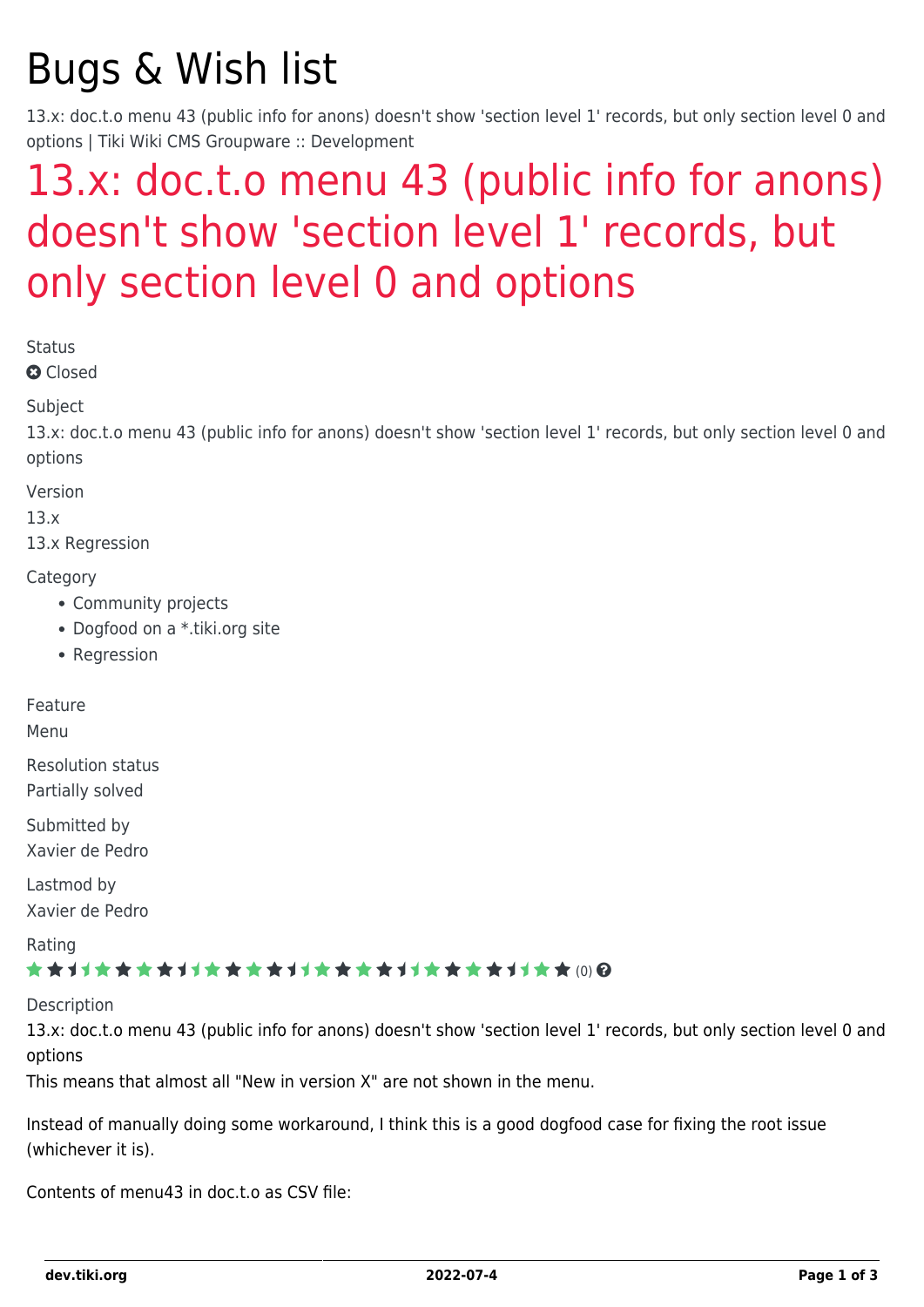```
"optionId","type","name","url","position","section","perm","groupname","userlevel","remove"
807,"o","Home","./",1,"","","",0,"n"
767,"o","All the documentation","((All the Documentation))",2,"","","",0,"n"
553,"o","Troubleshooting","((Troubleshooting))",6,"","","",0,"n"
775,"o","Tutorials","((Tutorials))",9,"","","",0,"n"
776,"s","New in version...","",12,"","","",0,"n"
1051,"1","Tiki 13.x","((Tiki13))",20,"","","",0,"n"
1008,"1","Tiki 12.x LTS","((Tiki12))",21,"","","",0,"n"
1047,"o","Tiki 12.x from Tiki 9.x","((Tiki12from9))",22,"","","",0,"n"
1007,"1","Tiki 11.x","((Tiki11))",23,"","","",0,"n"
1004,"1","Tiki 10.x","((Tiki10))",24,"","","",0,"n"
997,"1","Tiki 9.x LTS","((Tiki9))",25,"","","",0,"n"
808,"1","Tiki 8.x","((Tiki8))",26,"","","",0,"n"
806,"1","Tiki 7.x","((Tiki7))",27,"","","",0,"n"
800,"1","Tiki 6.x LTS","((Tiki6))",28,"","","",0,"n"
785,"1","Tiki 5.x","((Tiki5))",29,"","","",0,"n"
768,"1","Tiki 4.x","((Tiki4))",30,"","","",0,"n"
766,"1","Tiki 3.x LTS","((Tiki3))",32,"","","",0,"n"
641,"1","Tiki 2.x","((Tiki2))",34,"","","",0,"n"
1044,"-","---","",36,"","","",0,"n"
1048,"-","","",37,"","","",0,"n"
1005,"o","Tiki Reference Guide","((Tiki Reference Guide))",50,"","","",0,"n"
1043,"o","Tiki Installation Guide","((Tiki Installation Guide))",1500,"","","",0,"n"
```
#### Workaround

Change menu levels from "section level 1" to "option". Adn some informatin added by gezza in the doc.t.o/Tiki13#Upgrade page. (thanks for that!)

Importance 8 Easy to solve? 8 Priority 64 Demonstrate Bug (Tiki 19+) Please demonstrate your bug on show2.tikiwiki.org Version: trunk ▼ [Create show2.tikiwiki.org instance](#page--1-0) Ticket ID 5414 Created Monday 11 August, 2014 13:05:38 GMT-0000 by Xavier de Pedro LastModif Thursday 14 August, 2014 12:45:23 GMT-0000